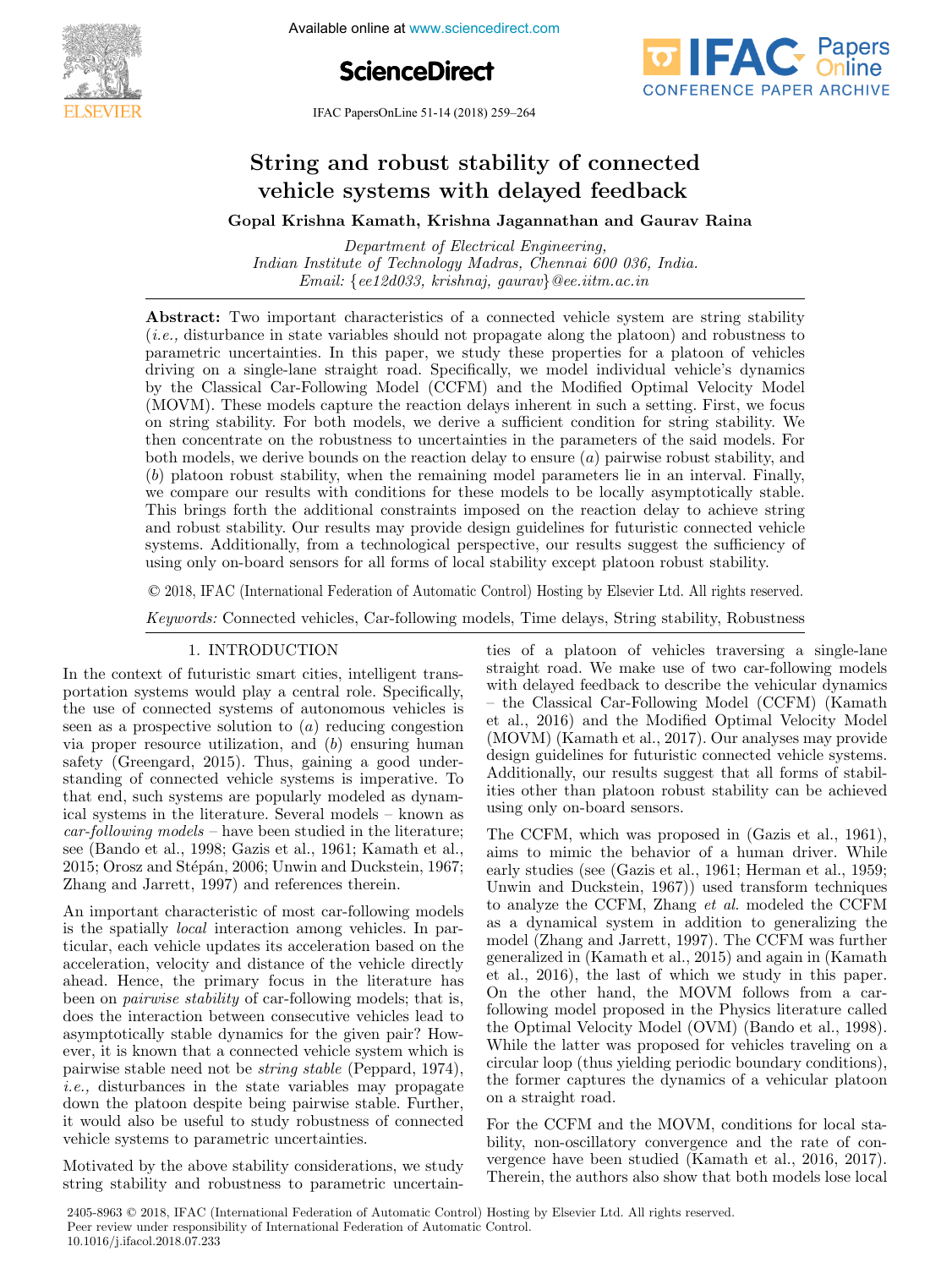stability via a Hopf bifurcation. Specifically, the impact of reaction delays on the qualitative dynamical properties of both models has been highlighted. Further, it is seen that integrating a Proportional Derivative Acceleration (PDA) controller in the OVM has a positive impact on its dynamical properties (Ge and Orosz, 2014). Motivated by this, Kamath et al. incorporate the PDA controller in the CCFM (Kamath et al., 2018). Therein, the authors analytically bring forth the degradation caused to the performance of the CCFM in several measures of interest, including string and robust stability.

In this paper, we first derive sufficient conditions for string stability of the CCFM and the MOVM. In the context of the CCFM, our results generalize those presented in (Sipahi and Niculescu, 2008; Zhang and Jarrett, 1997). In the context of the MOVM, to the best of our knowledge, our result is the first of its kind.

Next, we show that the CCFM cannot be robust stable for arbitrary non-negative values of the reaction delay. Hence, we find bounds on the reaction delay when other model parameters are uncertain in an interval. Specifically, we derive a sufficient condition each for the CCFM and the MOVM to be  $(a)$  pairwise, and  $(b)$  platoon robust stable.

#### Related work on string and robust stability

String stability has been studied both in the context of connected vehicles (Sipahi and Niculescu, 2008) and general interconnected systems (Feintuch and Francis, 2012; Swaroop and Hedrick, 1996). In the specific context of connected vehicles, Klinge et al. and Middleton et al. study models without delays (Klinge and Middleton, 2009; Middleton and Braslavsky, 2010) while Sipahi et al. account for reaction delays (Sipahi and Niculescu, 2008). Further, the authors in (Ploeg et al., 2014) have extended the classical definition of string stability based on the  $\mathcal{H}_{\infty}$ -norm to the general  $\mathcal{L}_p$  string stability for non-linear systems. However, we restrict ourselves to the classical definition, and our work is closely related to that presented in (Sipahi and Niculescu, 2008). For a recent exposition of string stability as applied to connected vehicle systems, refer to (Besselink and Johansson, 2017) and references therein.

Robust stability analysis has been extensively studied for systems without delays; see (Mackenroth, 2013) and references therein. Several results have been extended to systems with delays in state and input; see (Kharitonov, 1999; Kharitonov and Melchor-Aguilar, 2000) and references therein. Additionally, the book chapter (Niculescu et al., 1998) serves as an excellent reference for robust stability analysis of time-delayed systems. We apply results from (Kharitonov, 1999; Kharitonov and Melchor-Aguilar, 2000) to the transportation scenario for obtaining bounds on the reaction delay, when other parameters lie in an interval.

The remainder of this paper is organized as follows. In Section 2, we describe the setting for our work, and describe the models to be analyzed. We then present our results on string and robust stability in Sections 3 and 4 respectively. We then compare various notions of stability in Section 5. Finally, we conclude the paper in Section 6.

# 2. MODELS

In this section, we explain the setting for our work and also describe the dynamical models for the vehicles.

#### 2.1 Setting

We consider a platoon of connected vehicles traveling on a single-lane, straight road without overtaking. Specifically, we assume that  $N$  vehicles follow a lead vehicle, whose dynamics is assumed to be known. Further, we assume that each vehicle is well modeled by an ideal point, *i.e.*, it has zero length. We also assume an arbitrary reference on the road, and measure the distance of each vehicle with respect to this reference. In particular, for the  $i^{th}$  vehicle, we denote this distance at time t as  $x_i(t)$ . Following standard convention, we denote the velocity and acceleration of the  $i^{th}$  vehicle at time t by  $\dot{x}_i(t)$  and  $\ddot{x}_i(t)$  respectively. We also restrict ourselves to leader profiles such that, for some  $0 < T < \infty$ ,  $\ddot{x}_0(t) = 0$  and  $\dot{x}_0(t) = \dot{x}_0 > 0 \ \forall t \geq T$ . That is, the lead vehicle reaches a steady cruising behavior in finite time.

Note that as  $t \to \infty$ ,  $x_i(t) \to \infty$  for each i. Hence, to work with bounded state variables, we define the relative spacing (headway) and the relative velocity between the  $(i-1)^{th}$  and  $i^{th}$  vehicles at time t as  $y_i(t) = x_{i-1}(t) - x_i(t)$ and  $v_i(t) = \dot{y}_i(t) = \dot{x}_{i-1}(t) - \dot{x}_i(t)$  respectively. We work with these variables throughout the paper. We also use SI units throughout.

We now briefly describe the models that capture the dynamics of individual vehicles in the platoon. For a detailed discussion on the CCFM and the MOVM, the reader is referred to (Kamath et al., 2016) and (Kamath et al., 2017) respectively.

# 2.2 The Classical Car-Following Model (CCFM)

The Classical Car-Following Model (CCFM) was proposed by Gazis et al. (Gazis et al., 1961). A general version incorporating heterogeneity in reaction delays and headways, in addition to delayed self-velocity term was proposed in (Kamath et al., 2016). We make use of this general model, whose evolution equations are given by

$$
\dot{v}_i(t) = \beta_{i-1}(t - \tau_{i-1})v_{i-1}(t - \tau_{i-1}) - \beta_i(t - \tau_i)v_i(t - \tau_i),
$$
  
\n
$$
\dot{y}_i(t) = v_i(t),
$$
\n(1)

for  $i \in \{1, 2, ..., N\}$ . Here,

$$
\beta_i(t) = \alpha_i \frac{(\dot{x}_0(t) - v_0(t) - \dots - v_i(t))^m}{(y_i(t) + b_i)^l},
$$

where,  $\alpha_i > 0$  and  $\tau_i \geq 0$  are the sensitivity coefficient and the reaction delay of the *i*<sup>th</sup> vehicle respectively, and  $l \geq 0$  and  $m \in [-2, 2]$  are model non-linearity parameters. Further,  $b_i > 0$  represents the desired headway between the  $(i-1)^{th}$  and  $i^{th}$  vehicles. Note that, for the CCFM,  $y_i(t)$  represents the variation of the headway about its equilibrium value  $b_i$  and does not itself represent the headway (Kamath et al., 2016).

The CCFM is described by a system of non-linear delay differential equations. We linearize (1) about a desired equilibrium and conduct a local analysis to obtain design guidelines. To that end, note that  $v_i^* = 0$  and  $y_i^* = 0$ ,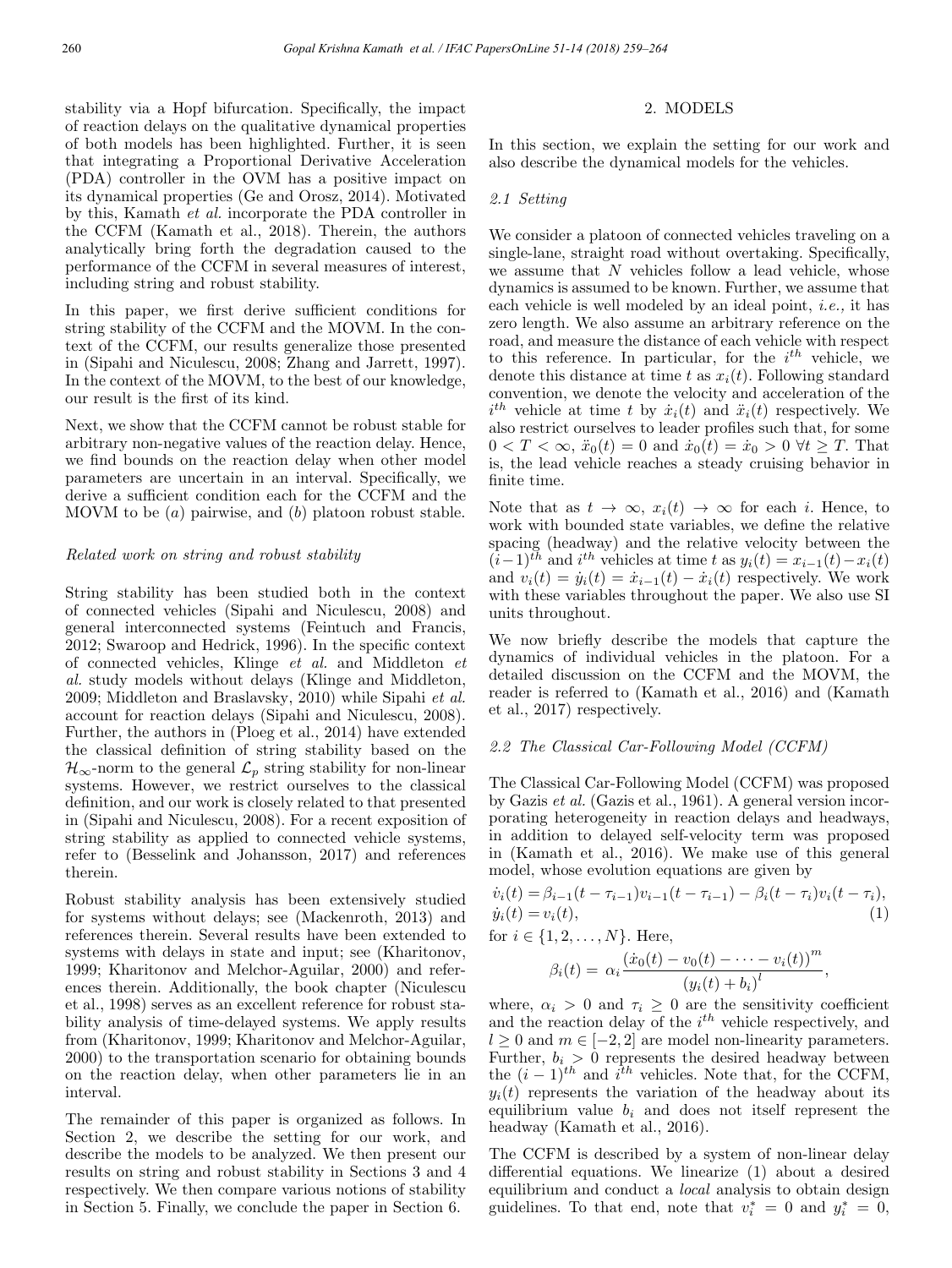for each  $i$  is an equilibrium for the CCFM. Linearizing system (1) about the said equilibrium, we obtain

$$
\dot{v}_i(t) = \beta_{i-1}^* v_{i-1}(t - \tau_{i-1}) - \beta_i^* v_i(t - \tau_i),
$$
  

$$
\dot{y}_i(t) = v_i(t),
$$

where  $\beta_i^* = \alpha_i(\dot{x}_0)^m / (b_i)^l > 0$  is the equilibrium coefficient of the  $i^{th}$  vehicle. Here, the variables  $v_0, \tau_0, \beta_0^*$  are introduced for notational brevity, and set to zero. Note that, in the vicinity of the equilibrium, stability of the relative velocity  $(v_i)$  does not depend on  $y_i$ . Hence, we may drop the variables  $\{y_i\}_{i=1}^N$ . The resulting linearized CCFM may be succinctly written in matrix form as

$$
\dot{\mathbf{V}}(t) = \sum_{i=0}^{N} A_i \mathbf{V}(t - \tau_i), \tag{2}
$$

where  $\mathbf{V}(t)=[v_1(t) v_2(t) \cdots v_N(t)]$  is the state vector at time t, and the *dynamics matrices* are given by

$$
(A_0)_{kj} = \begin{cases} -\beta_1^*, & k = j = 1, \\ 0, & \text{otherwise,} \end{cases}
$$
  

$$
(A_i)_{kj} = \begin{cases} -\beta_i^*, & k = j = i, \\ \beta_{i-1}^*, & k = i, j = i - 1, \text{ for } 1 \le i \le N, \\ 0, & \text{otherwise.} \end{cases}
$$

#### 2.3 The Modified Optimal Velocity Model (MOVM)

The Modified Optimal Velocity Model (MOVM) (Kamath et al., 2017) is a recent variant of the Optimal Velocity Model (OVM) (Bando et al., 1998). The evolution equations for the MOVM, that capture the dynamics of a platoon traveling on straight road, are given by

$$
\dot{v}_i(t) = a(\mathcal{V}(y_{i-1}(t-\tau_{i-1})) - \mathcal{V}(y_i(t-\tau_i)) - v_i(t-\tau_i)),
$$
  

$$
\dot{y}_i(t) = v_i(t),
$$
 (3)

for  $i \in \{1, 2, ..., N\}$ . Here,  $a > 0$  is the common sensitivity coefficient of the drivers, and  $\tau_i \geq 0$  is the reaction delay of the  $i^{th}$  driver and we define and set  $v_0, \tau_0, y_0$  to zero for notational brevity. Further,  $V : \mathbb{R}_+ \to \mathbb{R}_+$  is the Optimal Velocity Function (OVF) that decides the velocity a vehicle must aim to achieve, given the headway. In the literature, an OVF is commonly assumed to satisfy the following axioms:

- (i) Monotonic increase,
- (ii) Bounded above, and,
- (iii) Continuous differentiability.

Consequently, an OVF is invertible. For some commonly used OVFs, see (Kamath et al., 2017) and references.

The MOVM too is described by a system of non-linear delay differential equations. Similar to the CCFM, we conduct a local analysis. To that end, note that  $v_i^* = 0$  and  $y_i^* = \mathcal{V}^{-1}(\dot{x}_0)$  is the *unique* equilibrium for the MOVM. Linearizing system (3) about the said equilibrium, we obtain the evolution equation in matrix form as

$$
\dot{\mathbf{S}}(t) = \sum_{i=0}^{N} B_i \mathbf{S}(t - \tau_i), \tag{4}
$$

where  $\mathbf{S}(t)=[v_1(t)\cdots v_N(t) u_1(t) \cdots u_N(t)]$  is the state vector at time t, with  $u_i(t) = y_i(t) - y_i^*$  being the deviation of the  $i^{th}$  vehicle's headway from its equilibrium. The dynamics matrices are given by

$$
B_0 = \begin{bmatrix} 0_{N \times N} & 0_{N \times N} \\ I_{N \times N} & 0_{N \times N} \end{bmatrix},
$$
  
\n
$$
(B_i)_{kj} = \begin{cases} -a, & k = j = i, \\ -d, & k = i, j = N + i, \\ d, & k = i + 1, j = i, \\ 0, & \text{elsewhere,} \\ 0, & \text{elsewhere,} \end{cases}
$$
  
\n
$$
(B_N)_{kj} = \begin{cases} -a, & k = j = N, \\ -d, & k = N, j = 2N, \\ 0, & \text{elsewhere,} \end{cases}
$$

where  $0_{N\times N}$  and  $I_{N\times N}$  denote zero and identity matrices of order  $N \times N$  respectively, and  $d = a \mathcal{V}'(\mathcal{V}^{-1}(\dot{x}_0))$ . Note that  $\mathcal{V}'$  denotes derivative with respect to a state variable.

# 3. STRING STABILITY

In this section, we derive conditions for string stability of the CCFM and the MOVM. As mentioned in the Introduction, pairwise stability of vehicles generally does not guarantee that disturbances in state variables do not amplify down the platoon. Thus, we need to also ensure that the platoon remains string stable (or chain stable (Sipahi and Niculescu, 2008)/stable-over-cars (Zhang and Jarrett, 1997)). We make use of spectral-domain techniques; specifically, we derive conditions to ensure that the magnitudesquared Bode plot remains bounded above by unity for all frequencies (Sipahi and Niculescu, 2008).

# 3.1 The CCFM

We begin with the closed-loop pairwise dynamics of the CCFM. Individual equations in (2) are of the form

$$
\dot{v}_i(t) = \beta_{i-1}^* v_{i-1}(t - \tau_{i-1}) - \beta_i^* v_i(t - \tau_i), \tag{5}
$$

for  $i \in \{1, 2, \dots, N\}$ . Applying Laplace transform, and simplifying, we obtain the transfer function for pairwise interactions as

$$
H_i(s) = \frac{V_i(s)}{V_{i-1}(s)} = \frac{\beta_{i-1}^* e^{-s\tau_{i-1}}}{s + \beta_i^* e^{-s\tau_i}},
$$

for each *i*. Substituting  $s = j\omega$  in the above equation and simplifying, we obtain

$$
|H_i(j\omega)|^2 = \frac{(\beta_{i-1}^*)^2}{\omega^2 + (\beta_i^*)^2 - 2\omega\beta_i^* \sin(\omega\tau_i)}.
$$
 (6)

For the CCFM to be string stable, we require  $|H_i(j\omega)|^2 \leq$  $1 \ \forall \omega \geq 0$ , for each i. Note that  $\sin(\omega \tau_i) \geq -1$  for any choice of  $\omega$  and  $\tau_i$ . Hence, we have

$$
|H_{l_i}(j\omega)|^2 \triangleq \frac{(\beta_{i-1}^*)^2}{(\omega+\beta_i^*)^2} \leq |H_i(j\omega)|^2 \ \forall \omega \geq 0.
$$

If we can ensure that  $|H_{l_i}(j\omega)|^2 \leq 1 \ \forall \omega \geq 0$ , we obtain a necessary condition for string stability of the CCFM. To that end, note that  $|H_{l_i}(j\omega)|^2$  is a decreasing function in  $\omega$ , with the maxima occurring at  $\omega = 0$ . Therefore, it suffices to ensure  $|H_{l_i}(0)|^2 \leq 1$ . This yields the condition  $\beta_{i-1}^* \leq \beta_i^*$ , for each i. That is, the CCFM cannot be string stable if  $\beta_{i-1}^* > \beta_i^*$  for some *i*. Therefore, to obtain a condition for string stability of the CCFM, we henceforth impose the necessary condition  $\beta_{i-1}^* \leq \beta_i^*$ , for each *i*. Therefore, from (6), an upper bound for  $|H_i(j\omega)|^2$  is

$$
|H_i(j\omega)|^2 \le \frac{(\beta_i^*)^2}{\omega^2 + (\beta_i^*)^2 - 2\omega\beta_i^* \sin(\omega \tau_i)}.
$$
 (7)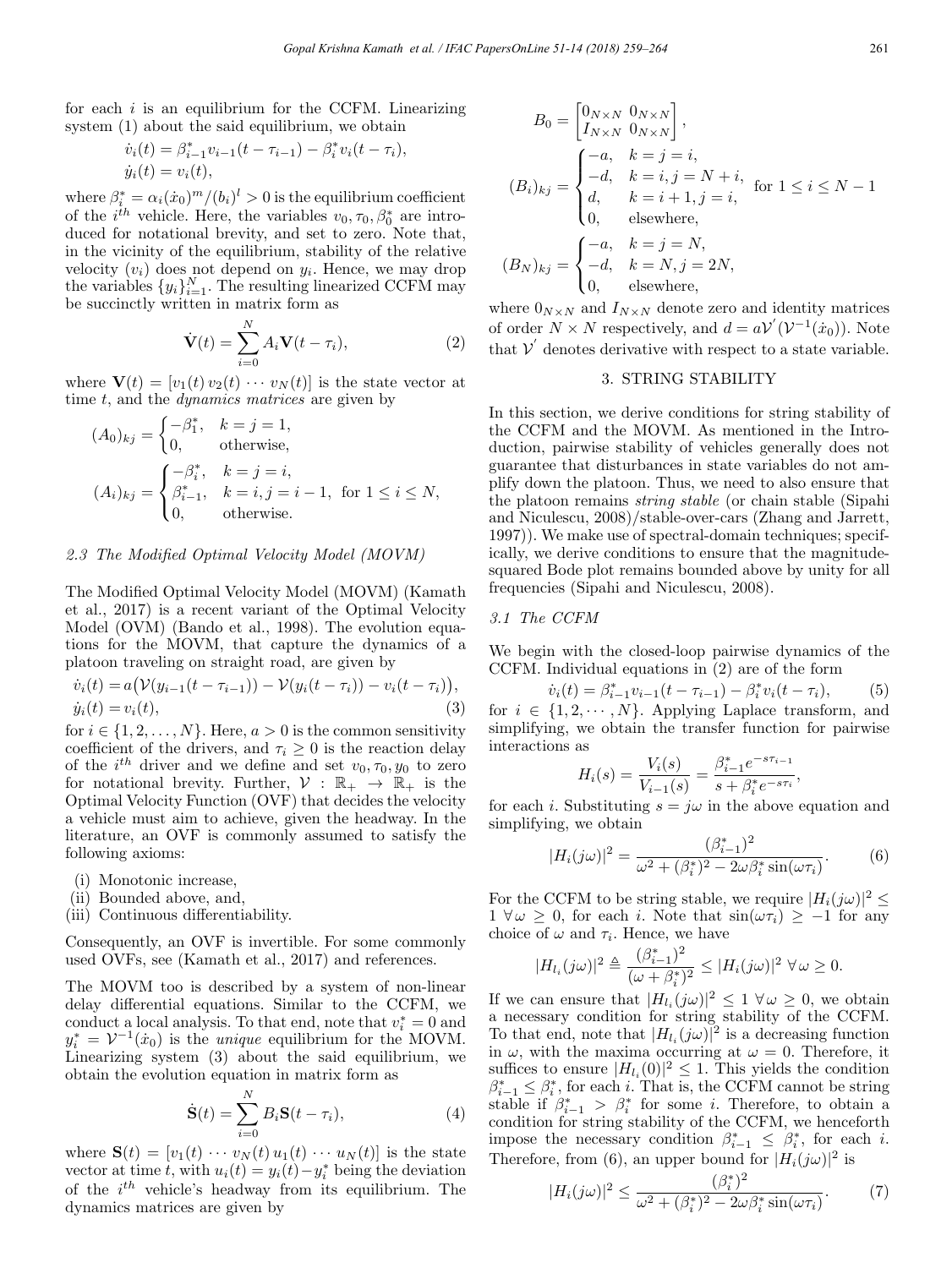For a transfer function of the form depicted by the Right Hand Side (RHS) above, the necessary and sufficient condition for string stability was derived in (Sipahi and Niculescu, 2008) to be

$$
\beta_i^* \tau_i \leq \frac{1}{2} \ \forall \ i.
$$

However, (7) represents an upper bound on the magnitudesquared Bode plot of the CCFM. Therefore, a sufficient condition for string stability of the CCFM is,

$$
\beta_{i-1}^* \le \beta_i^*, \text{ and } \beta_i^* \tau_i \le \frac{1}{2} \ \forall \ i.
$$
 (8)

Remark 1. The inequalities in (8) may be interpreted as imposing a platoon-wide and a pairwise constraint respectively. That is, the first inequality implies that the equilibrium coefficients must be non-increasing in the vehicle index (platoon-wide constraint), while the second inequality provides a bound on parameters of individual vehicles (pairwise constraint).

*Remark 2.* For the uniform traffic flow (*i.e.*,  $b_i = b \; \forall i$ ), the platoon-wide condition can be interpreted as follows. Vehicles farther away from the lead vehicle must be able to accelerate/decelerate faster (larger values of  $\alpha_i$ ) to ensure string stability.

Remark 3. Condition (8) generalizes the result in (Sipahi and Niculescu, 2008) to transfer functions of the form (6).

## 3.2 The MOVM

We begin with the closed-loop pairwise dynamics of the MOVM. On combining the  $i^{th}$  and the  $(N+i)^{th}$  equations from (4), we obtain

$$
\ddot{u}_i(t) = du_{i-1}(t - \tau_{i-1}) - du_i(t - \tau_i) - av_i(t - \tau_i).
$$

On applying Laplace transform, we obtain

$$
H_i(s) = \frac{U_i(s)}{U_{i-1}(s)} = \frac{de^{-s\tau_{i-1}}}{s^2 + (as+d)e^{-s\tau_i}},
$$

for each i. Substituting  $s = j\omega$  and simplifying, we obtain the magnitude-squared frequency response as

$$
|H_i(j\omega)|^2 = \frac{d^2}{\alpha(\omega) + d^2},
$$

where  $\alpha(\omega) = \omega^2(\omega^2 - 2aw\sin(\omega\tau_i) - 2d\cos(\omega\tau_i) + a^2)$ . Note that finding a condition for  $|H_i(j\omega)|^2 \leq 1 \ \forall \omega \geq 0$ is equivalent to finding a condition for  $\alpha(\omega) \geq 0 \ \forall \omega \geq 0$ 0. Since  $\omega^2$  is always non-negative, it suffices to find a condition such that  $\omega^2-2aw\sin(\omega\tau_i)-2d\cos(\omega\tau_i)+a^2\geq 0$  $\forall \omega \geq 0$  holds. Finding such a condition seems to be analytically intractable. Hence, we now derive a sufficient condition for string stability of the MOVM as follows. Note that  $\omega \tau_i \geq \sin(\omega \tau_i)$  and  $\cos(\omega \tau_i) \leq 1 \ \forall \omega, \tau_i \geq 0$ . Substituting these in the above, we find a condition such that  $\omega^2 - 2a\tau_i w^2 - 2d + a^2 \geq 0$  holds  $\forall \omega \geq 0$ . That is, we need to find a condition such that  $(1 - 2a\tau_i)\omega^2$  +  $(a^{2} - 2d) \geq 0 \ \forall \omega \geq 0$ . Geometrically, this condition mandates that the described parabola lies above the  $\omega$ axis. To satisfy this, we require  $1-2a\tau_i > 0$  (the parabola faces above) and  $a^2-2d\geq 0$  (the vertex of the parabola lies above the  $\omega$ -axis). Combining these conditions, we state a sufficient condition for string stability of the MOVM: for each i, we require

$$
a^2 \ge 2d \text{ and } a\tau_i < \frac{1}{2}.\tag{9}
$$

Remark 4. Similar to Remark 1, the first inequality in the above condition may be thought as imposing a platoonwide constraint, while the second inequality enforces a pairwise constraint.

### 4. ROBUST STABILITY

In this section, we consider parametric uncertainties in the CCFM and the MOVM. Specifically, we assume that the model parameters other than the reaction delay lie in an interval. We then derive bounds on the reaction delay such that the CCFM and the MOVM will remain locally asymptotically stable for any value of the remaining parameters. Specifically, we consider two types of robust stability; namely,  $(a)$  pairwise and  $(b)$  platoon.

#### 4.1 The CCFM

The characteristic equation for the CCFM is given by (Kamath et al., 2015, Equation (8))

$$
s + \beta_i^* e^{-s\tau_i} = 0. \tag{10}
$$

Note that this is of the form  $p(s) + q(s)e^{-s\tau_i} = 0$ , where  $p(s) = s$  and  $q(s) = \beta_i^*$ . Here,  $deg(p) > deg(q)$ , and  $p(s)$  is a stable polynomial. Therefore, the necessary and sufficient condition for the CCFM to be robust stable independent of the delay is  $|p(j\omega)| > |q(j\omega)| \ \forall \omega \ge 0$  (Kharitonov, 1999, Section 3). This simplifies to  $\beta_i^*/\omega < 1 \ \forall \omega \ge 0$ . Clearly, this is not true. Hence, the CCFM cannot be robust stable independent of the delay. Therefore, we next derive conditions for delay-dependent robust stability. Specifically, we consider that the equilibrium coefficient realizes as  $\beta_i^* \in [\underline{\beta}_i^*, \overline{\beta}_i^*]$ , for each *i*.

Delay-dependent pairwise robust stability: For systems with characteristic equations of the form  $(10)$ , a sufficient condition for pairwise stability is  $\beta_i^* \tau_i < 1$  (Kharitonov and Melchor-Aguilar, 2000, Lemma 3). Therefore, a sufficient condition for delay-dependent pairwise robust stability of the CCFM is that, for each  $i$ , we require

$$
\overline{\beta}_i^* \tau_i < 1. \tag{11}
$$

Delay-dependent platoon robust stability: To obtain a sufficient condition for delay-dependent platoon robust stability, we consider the evolution of the overall platoon captured by (2), instead of pairwise interactions as done in Section 4.1.1. For systems of this form, a sufficient condition for local stability is  $\sum_{i=0}^{N} ||A_i|| \tau_i < 1$  (Kharitonov and Melchor-Aguilar, 2000, Theorem (6)). Using the *Frobenius* norm of a matrix, we obtain a sufficient condition for delay-dependent platoon robust stability of the CCFM as

$$
\sum_{i=1}^{N} \overline{\beta}_i^* \tau_i < 1. \tag{12}
$$

### 4.2 The MOVM

We now derive the corresponding conditions for the MOVM. We assume that the parameters realize as  $a \in$  $[a, \overline{a}]$  and  $d \in [d, d]$ .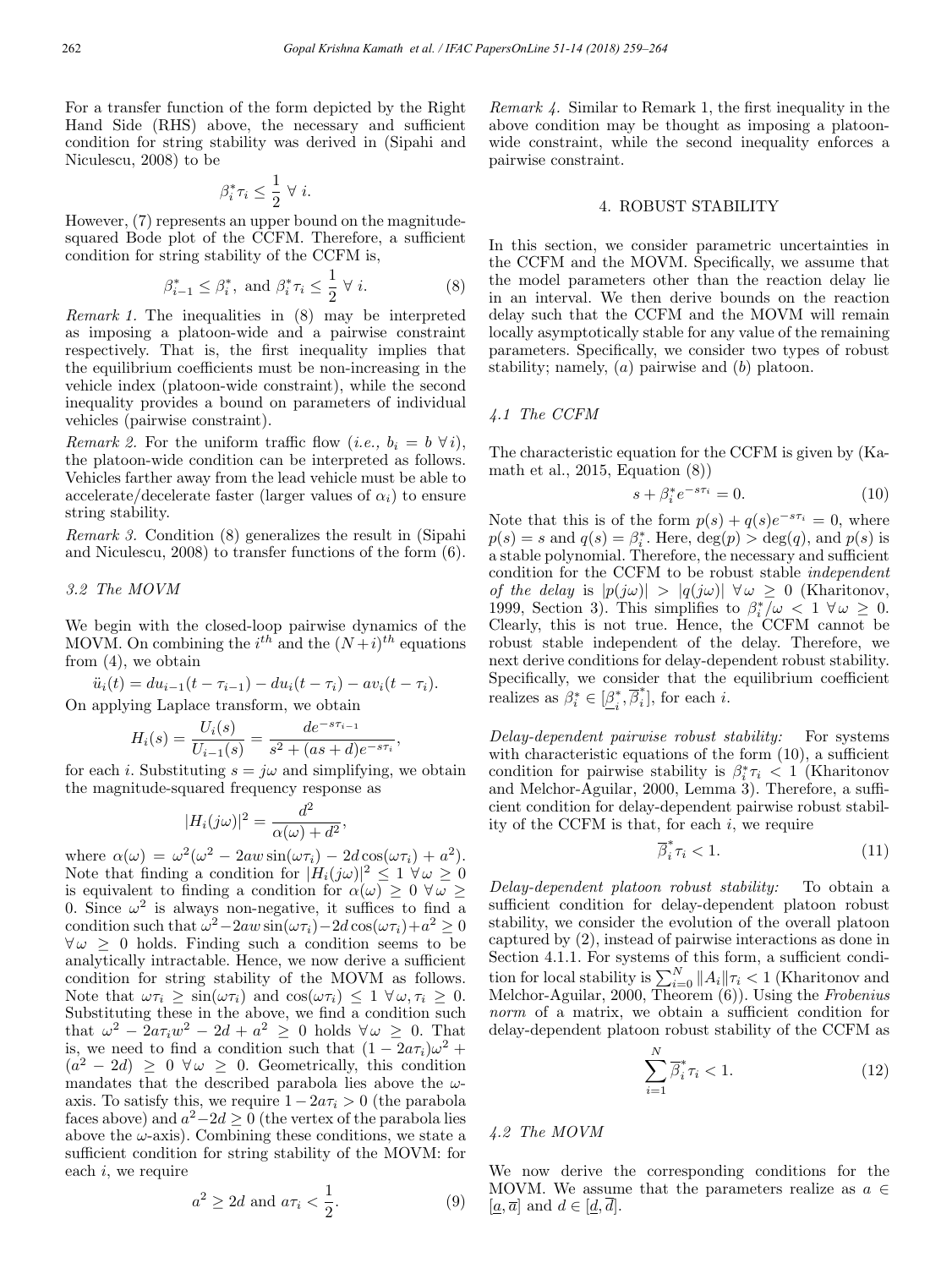Delay-dependent pairwise robust stability: Pairwise interactions for the MOVM are captured by the following evolution equations

$$
\begin{bmatrix} \dot{v}_i(t) \\ \dot{u}_i(t) \end{bmatrix} = \begin{bmatrix} 0 & 0 \\ 1 & 0 \end{bmatrix} \begin{bmatrix} v_i(t) \\ u_i(t) \end{bmatrix} + \begin{bmatrix} -a & -d \\ 0 & 0 \end{bmatrix} \begin{bmatrix} v_i(t - \tau_i) \\ u_i(t - \tau_i) \end{bmatrix}
$$

Therefore, applying (Kharitonov and Melchor-Aguilar, 2000, Theorem (6)) with the Frobenius norm, a sufficient condition for delay-dependent pairwise robust stability of the MOVM is that, for each  $i$ , we require

$$
\tau_i \sqrt{\overline{a}^2 + \overline{d}^2} < 1. \tag{13}
$$

Delay-dependent platoon robust stability: The evolution equations of the MOVM are given by (4). For systems of this form, a sufficient condition for local stability is  $\sum_{i=0}^{N} ||B_i||_{\mathcal{T}_i} < 1$  (Kharitonov and Melchor-Aguilar, 2000, Theorem  $(6)$ ). Using the Frobenius norm of a matrix, a sufficient condition for delay-dependent platoon robust stability of the MOVM can be shown to be

$$
\left(\sqrt{\overline{a}^2 + \overline{d}^2}\right) \sum_{i=1}^N \tau_i < 1. \tag{14}
$$

Remark 5. From  $(11)$  to  $(14)$ , it is clear that conditions for platoon robust stability are relatively stringent in comparison to their pairwise counterparts. Moreover, platoon robust stability can be considered as a robust version of string stability.

# 5. COMPARISON OF RESULTS

In this section, we compare our conditions for string stability and robustness derived in the previous sections with those of local pairwise stability and non-oscillatory condition derived in (Kamath et al., 2016) for the CCFM and in (Kamath et al., 2017) for the MOVM.

For the CCFM, we assume that  $\beta_i^* = \beta^* \ \forall i$ , for ease of comparison. Thus, (8) represents the necessary and sufficient condition for string stability. Further, for pairwise robust stability captured by (11), we use  $\beta^*$  as a proxy for  $\overline{\beta}^*$  to facilitate comparison. That is, we assume that the parameter is fixed at "worst possible" value. Finally, the CCFM will be locally pairwise stable if and only if (Kamath et al., 2016, Equation (21))

$$
\beta^* \tau_i < \frac{\pi}{2} \ \forall \, i. \tag{15}
$$

Let  $\mathcal{S}_{k_i}$  denote the set of all reaction delay values of the  $i^{th}$  vehicle that satisfy property  $k \in \{LS, SS, RS\}$ , where  $LS:$  local pairwise stability,  $SS:$  string stability and  $RS:$ pairwise robust stability. Then, from equations (8), (11) and (15), we note that:  $S_{SS_i} \subset S_{RS_i} \subset S_{LS_i}$  for each *i*. In other words, when the reaction delay of a given vehicle satisfies the condition for string stability of the CCFM, it automatically satisfies other criteria as well.

We now summarize the results for the MOVM; it will be

(i) locally pairwise stable if and only if

$$
\chi \tau_i < \tan^{-1} \left( \frac{\chi}{\tilde{d}} \right) \, \forall \, i,\tag{16}
$$
\n
$$
\text{where } \chi = \sqrt{\frac{a(a + \sqrt{a^2 + 4\tilde{d}^2})}{2}}.
$$

(ii) string stable if

$$
a^2 \ge 2d \text{ and } a\tau_i < \frac{1}{2} \ \forall \, i.
$$

(iii) pairwise robust stable if

$$
\tau_i \sqrt{a^2 + d^2} < 1 \,\forall \, i.
$$

We now make use of a *stability chart* to understand the inclusion of various stability conditions. To that end, recall from Section 2 that  $d = aV'(\mathcal{V}^{-1}(\dot{x}_0))$ . Denote  $\mathcal{V}'(\mathcal{V}^{-1}(x_0))$  by  $\tilde{d}$ . Then,  $d = a\tilde{d}$ . Note that  $\tilde{d}$  depends on the OVF and the cruise velocity of the lead vehicle. For the case of pairwise robust stability, we assume that  $a$  is fixed. We also use  $\tilde{d}$  as a proxy to denote  $\tilde{d}$ .

To obtain the stability chart, we fix  $a = 4$  and vary  $\tilde{d}$  in the interval [1, 2]. Note that this variation conforms with the platoon-wide constraint  $a^2 \geq 2d$  imposed by string stability. We then compute various bounds on the reaction delay using the scientific computation tool MATLAB; we denote by  $\tau_k$  the bound on the reaction delay for property  $k \in \{LS, SS, RS\}$ , where  $LS$ : local pairwise stability,  $SS$ : string stability and RS : pairwise robust stability.



Fig. 1. Stability chart: Diagram depicting the boundaries of local pairwise stability  $(\tau_{LS})$ , string stability  $(\tau_{SS})$ and pairwise robust stability ( $\tau_{RS}$ ) for the MOVM.

Figure 1 portrays the ensuing stability chart. As can be seen from this diagram, if the reaction delay satisfies the condition for pairwise robust stability, it satisfies the remaining conditions as well.

*Remark 6.* From equations  $(8)$ ,  $(9)$ ,  $(11)$ ,  $(13)$ ,  $(15)$  and (16), we note that pairwise stability (both, local and robust) and string stability can be ensured in a decentralized manner using only on-board sensors. This is because each vehicle requires information from the vehicle directly ahead only. However, as seen from (12) and (14), ensuring platoon robust stability requires each vehicle to be equipped with advanced communication devices.

### 6. CONCLUDING REMARKS

In this paper, we studied two important properties of connected vehicle systems; namely, string stability and robust